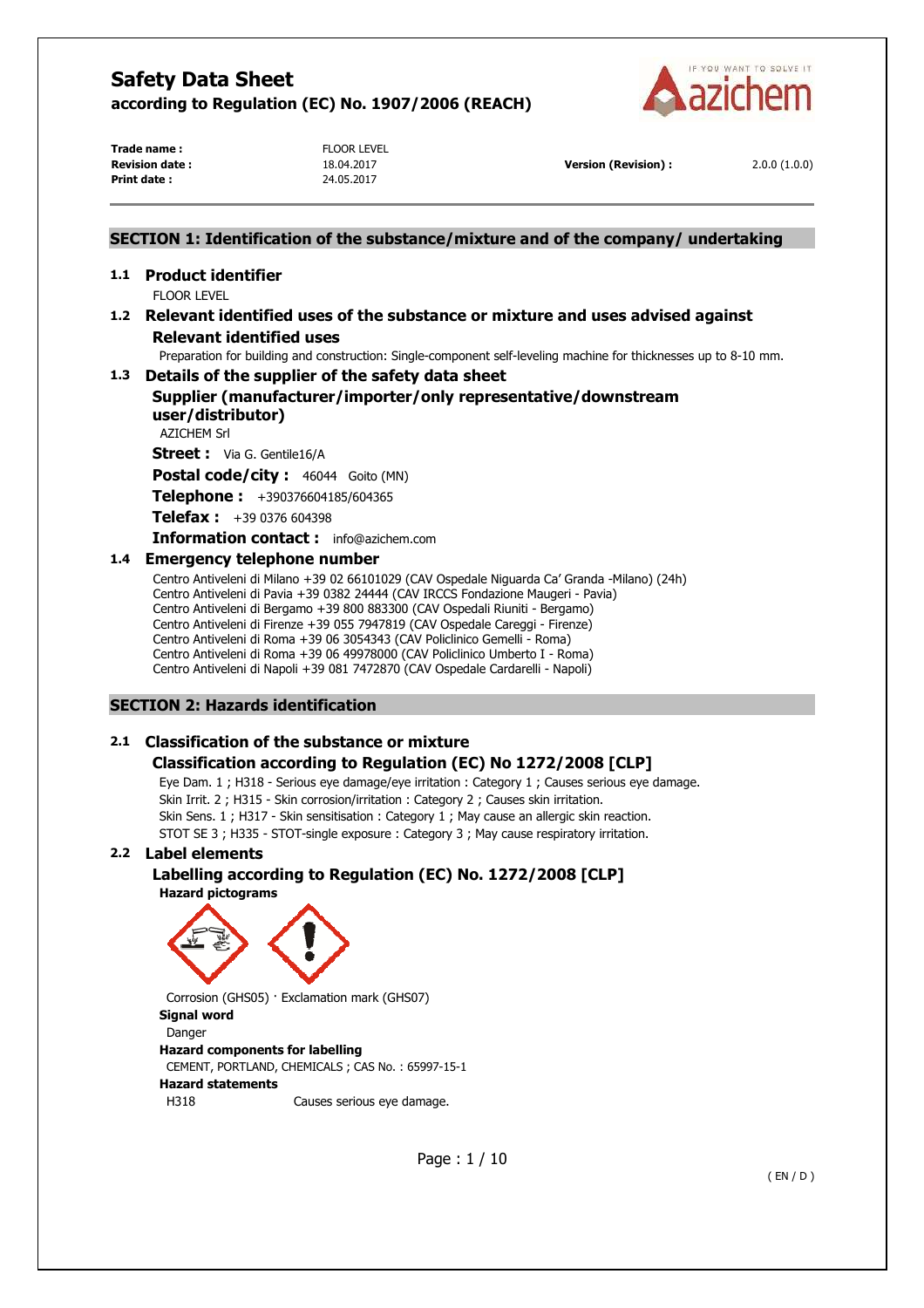

| <b>LID1E</b>          | Couses skip indiction |                            |              |
|-----------------------|-----------------------|----------------------------|--------------|
| Print date:           | 24.05.2017            |                            |              |
| <b>Revision date:</b> | 18.04.2017            | <b>Version (Revision):</b> | 2.0.0(1.0.0) |
| Trade name:           | FLOOR LEVEL           |                            |              |

| ,,,,,                           | CQUSES SNIT ITTICUUTI.                                           |  |
|---------------------------------|------------------------------------------------------------------|--|
| H317                            | May cause an allergic skin reaction.                             |  |
| H335                            | May cause respiratory irritation.                                |  |
| <b>Precautionary statements</b> |                                                                  |  |
| P <sub>261</sub>                | Avoid breathing dust/fume/gas/mist/vapours/spray.                |  |
| P <sub>264</sub>                | Wash hands thoroughly after handling.                            |  |
| P310                            | Immediately call a POISON CENTER/doctor                          |  |
| P403+P233                       | Store in a well-ventilated place. Keep container tightly closed. |  |

### **2.3 Other hazards**

None

### **SECTION 3: Composition/information on ingredients**

## **3.2 Mixtures**

**Hazardous ingredients**

| CEMENT, PORTLAND, CHEMICALS; EC No.: 266-043-4; CAS No.: 65997-15-1                                      |                                                                         |  |  |
|----------------------------------------------------------------------------------------------------------|-------------------------------------------------------------------------|--|--|
| Weight fraction:                                                                                         | $\geq$ 20 - < 25 %                                                      |  |  |
| Classification 1272/2008 [CLP] :                                                                         | Eye Dam. 1; H318 Skin Irrit. 2; H315 Skin Sens. 1; H317 STOT SE 3; H335 |  |  |
| SODIUM CARBONATE; REACH registration No.: 01-2119485498-19; EC No.: 207-838-8; CAS No.: 497-19-8         |                                                                         |  |  |
| Weight fraction:                                                                                         | $\geq 1 - 5\%$                                                          |  |  |
| Classification 1272/2008 [CLP] :                                                                         | Eye Irrit. 2 ; H319                                                     |  |  |
| ALUMINIUM SODIUM OXIDE; REACH registration No.: 01-2119516051-57; EC No.: 234-391-6; CAS No.: 11138-49-1 |                                                                         |  |  |
| Weight fraction:                                                                                         | $\geq 1 - 5\%$                                                          |  |  |
| Classification 1272/2008 [CLP] :                                                                         | Skin Corr. 1A; H314                                                     |  |  |
| Additional information                                                                                   |                                                                         |  |  |

Full text of H- and EUH-statements: see section 16.

#### **SECTION 4: First aid measures**

#### **4.1 Description of first aid measures**

When in doubt or if symptoms are observed, get medical advice.

### **Following inhalation**

Remove victim out of the danger area. Symptoms may develop several hours following exposure; medical observation therefore necessary for at least 48 hours.

#### **In case of skin contact**

Wash immediately with: Water Remove contaminated, saturated clothing immediately. In case of skin irritation, consult a physician. In case of skin reactions, consult a physician.

#### **After eye contact**

After contact with the eyes, rinse with water with the eyelids open for a sufficient length of time, then consult an ophthalmologist immediately.

#### **After ingestion**

Never give anything by mouth to an unconscious person or a person with cramps.

#### **4.2 Most important symptoms and effects, both acute and delayed**

On contact with moist skin may cause thickening, cracking and cracking of the skin. Prolonged contact in combination with existing abrasions can cause burns. Direct contact with the product may cause corneal injury due to mechanical stress, immediate or delayed irritation or inflammation. The direct contact with large quantities of product dry or with projections of wet product can cause effects ranging from irritation ocular moderate (eg. Conjunctivitis or blepharitis) to chemical burns and blindness. Dust may irritate throat and respiratory system. Coughing, sneezing and panting may occur as a result of exposure above the occupational exposure limits. May cause an allergic skin reaction.

### **4.3 Indication of any immediate medical attention and special treatment needed**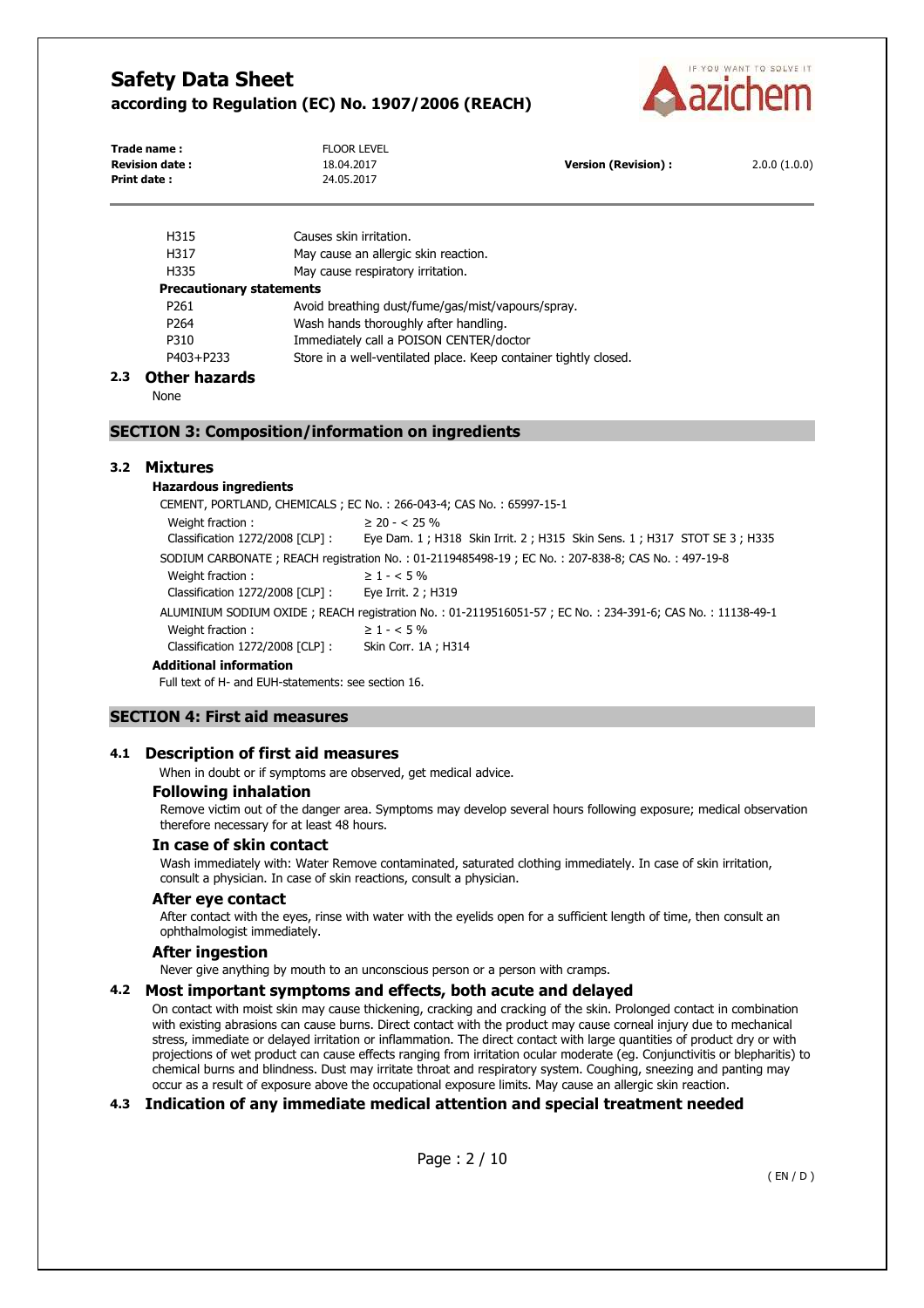

**Trade name :** FLOOR LEVEL **Print date :** 24.05.2017

**Revision date :** 18.04.2017 **Version (Revision) :** 2.0.0 (1.0.0)

None

### **SECTION 5: Firefighting measures**

## **5.1 Extinguishing media**

## **Suitable extinguishing media**

Extinguishing powder alcohol resistant foam Carbon dioxide (CO2) Water mist

### **5.2 Special hazards arising from the substance or mixture**

None

## **5.3 Advice for firefighters**

Remove persons to safety.

## **Special protective equipment for firefighters**

Do not inhale explosion and combustion gases. Use appropriate respiratory protection.

### **SECTION 6: Accidental release measures**

### **6.1 Personal precautions, protective equipment and emergency procedures**

Clear spills immediately. Wear a self-contained breathing apparatus and chemical protective clothing.

## **For non-emergency personnel**

Remove persons to safety.

#### **6.2 Environmental precautions**

Do not allow to enter into surface water or drains. In case of gas escape or of entry into waterways, soil or drains, inform the responsible authorities.

### **6.3 Methods and material for containment and cleaning up**

#### **For containment**

Absorb with liquid-binding material (e.g. sand, diatomaceous earth, acid- or universal binding agents). Collect in closed and suitable containers for disposal.

#### **For cleaning up**

The contaminated area should be cleaned up immediately with: Water Retain contaminated washing water and dispose it.

#### **6.4 Reference to other sections**

Reference to other sections Safe handling: see section 7 Personal protection equipment: see section 8

## **SECTION 7: Handling and storage**



## **7.1 Precautions for safe handling**

#### **Protective measures**

**Specific requirements or handling rules**  Do not breathe dust. Do not breathe gas/fumes/vapour/spray. See section 8.

### **Advices on general occupational hygiene**

Normal precautions taken when handling chemicals should be observed.

## **7.2 Conditions for safe storage, including any incompatibilities**

Only use containers specifically approved for the substance/product.

**Requirements for storage rooms and vessels** 

Page : 3 / 10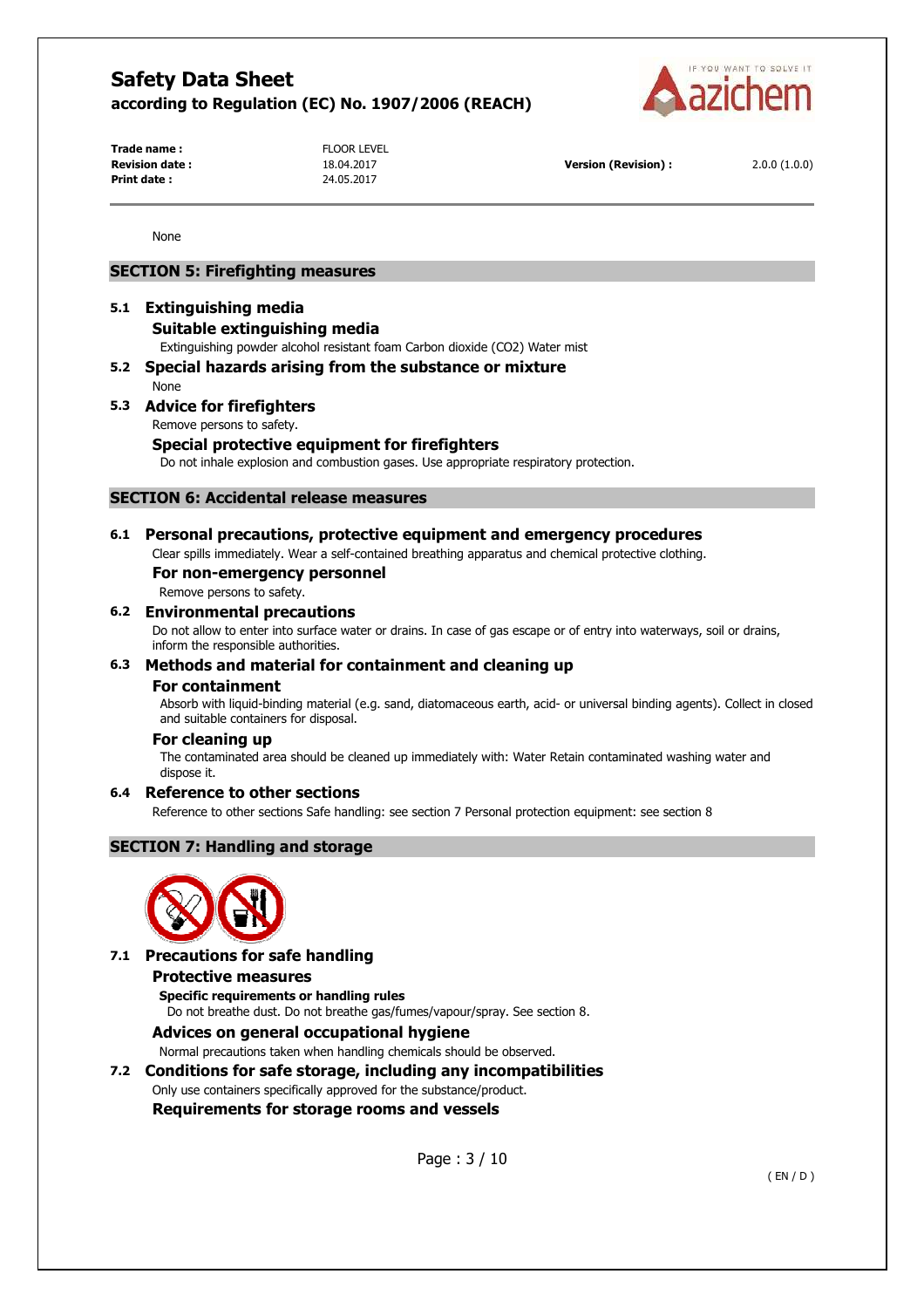

**Trade name :** FLOOR LEVEL **Print date :** 24.05.2017

Keep in a cool, well-ventilated place. Protect against UV-radiation/sunlight Humidity.

#### **Hints on joint storage**

**Storage class :** 13

**Storage class (TRGS 510) :** 13 **Keep away from** 

Store at least 3 metres apart from: Chemicals/products that react together readily

**Further information on storage conditions** 

Keep container tightly closed and in a well-ventilated place.

## **7.3 Specific end use(s)**

None

**PNEC** 

#### **SECTION 8: Exposure controls/personal protection**

## **8.1 Control parameters**

## **DNEL/DMEL and PNEC values**

**DNEL/DMEL** 

| Limit value type :  | DNEL worker (local) ( CEMENT, PORTLAND, CHEMICALS ; CAS No. : 65997-15-1)              |
|---------------------|----------------------------------------------------------------------------------------|
| Exposure route:     | Inhalation                                                                             |
| Exposure frequency: | Short-term (acute)                                                                     |
| Limit value:        | 1 mg/m <sup>3</sup>                                                                    |
| Limit value type :  | DNEL Consumer (local) (SODIUM CARBONATE; CAS No.: 497-19-8)                            |
| Exposure route:     | Inhalation                                                                             |
| Exposure frequency: | Long-term (repeated)                                                                   |
| Limit value:        | 10 mg/m $3$                                                                            |
| Limit value type :  | DNEL worker (local) (SODIUM CARBONATE; CAS No.: 497-19-8)                              |
| Exposure route:     | Inhalation                                                                             |
| Exposure frequency: | Long-term (repeated)                                                                   |
| Limit value:        | 10 mg/m $3$                                                                            |
| 'NEC                |                                                                                        |
| Limit value type :  | PNEC aquatic, freshwater ( ALUMINIUM SODIUM OXIDE ; CAS No. : 11138-49-1 )             |
| Limit value:        | $14 \mu q/l$                                                                           |
| Limit value type :  | PNEC aquatic, intermittent release ( ALUMINIUM SODIUM OXIDE ; CAS No.: 11138-49-<br>1) |
| Limit value:        | $4,3 \mu g/l$                                                                          |
| Limit value type :  | PNEC aquatic, marine water ( ALUMINIUM SODIUM OXIDE; CAS No.: 11138-49-1)              |
| Limit value:        | $1.4 \mu g/l$                                                                          |
| Limit value type :  | PNEC sewage treatment plant (STP) ( ALUMINIUM SODIUM OXIDE; CAS No.: 11138-<br>$49-1)$ |
| Limit value:        | $10 \text{ mg/l}$                                                                      |
|                     |                                                                                        |

## **8.2 Exposure controls**

### **Appropriate engineering controls**

If local exhaust ventilation is not possible or not sufficient, the entire working area must be ventilated by technical means. If technical exhaust or ventilation measures are not possible or insufficient, respiratory protection must be worn.

### **Personal protection equipment**

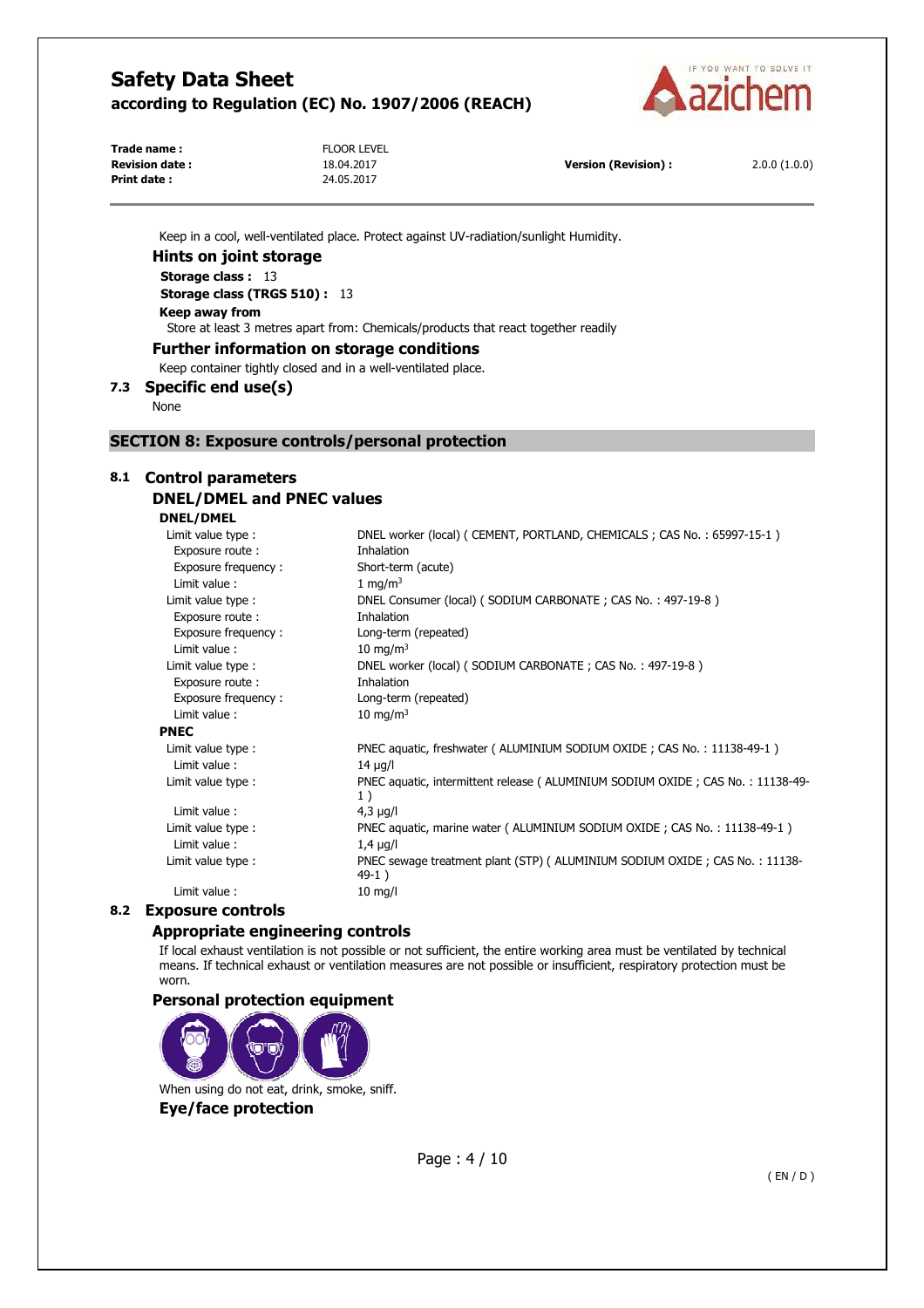

**Print date :** 24.05.2017

**Trade name :** FLOOR LEVEL

**Revision date :** 18.04.2017 **Version (Revision) :** 2.0.0 (1.0.0)

#### **Suitable eye protection**

Eye glasses with side protection DIN EN 166

#### **Skin protection**

**Hand protection** 

Tested protective gloves must be worn DIN EN 374

#### **Respiratory protection**

Quarter-face mask (DIN EN 140) Half-face mask (DIN EN 140) Filtering Half-face mask (DIN EN 149)

## **SECTION 9: Physical and chemical properties**

## **9.1 Information on basic physical and chemical properties Safety relevant basis data**

| <b>Aspect</b>                            |                 |   | powder             |                   |
|------------------------------------------|-----------------|---|--------------------|-------------------|
| Colour                                   |                 |   | greyish            |                   |
| Odour                                    |                 |   | none               |                   |
| Melting point/melting range:             | (1013 hPa)      |   | No data available  |                   |
| <b>Vapour density</b>                    | $($ (air = 1) ) |   | Data not available |                   |
| Initial boiling point and boiling range: | (1013 hPa)      |   | No data available  |                   |
| Decomposition temperature:               |                 |   | No data available  |                   |
| <b>Self flammability</b>                 |                 |   | not applicable     |                   |
| Flash point:                             |                 |   | Not flammable      |                   |
| Flammability (solid, gas)                |                 |   | Not applicable     |                   |
| Lower explosion limit:                   |                 |   | not applicable     |                   |
| <b>Upper explosion limit:</b>            |                 |   | not applicable     |                   |
| <b>Explosive properties</b>              |                 |   | Not applicable     |                   |
| <b>Vapour pressure</b>                   | (20 °C)         |   | negligible         |                   |
| Density:                                 | (20 °C)         |   | 1,4                | g/cm <sup>3</sup> |
| <b>Water solubility:</b>                 | (20 °C)         |   | almost insoluble   |                   |
| pH:                                      |                 | > | 11                 |                   |
| <b>Log Pow</b>                           | (20 °C)         |   | not applicable     |                   |
| <b>Viscosity:</b>                        | (20 °C)         |   | No data available  |                   |
| <b>Odour threshold</b>                   |                 |   | Data not available |                   |
| <b>Evaporation rate</b>                  |                 |   | Data not available |                   |
| <b>Maximum VOC content (EC):</b>         |                 |   | 0                  | Wt $%$            |
| <b>Oxidizing properties</b>              |                 |   | Not oxidising      |                   |
| $A + 1 = 1$                              |                 |   |                    |                   |

## **9.2 Other information**

None

## **SECTION 10: Stability and reactivity**

#### **10.1 Reactivity**

Basic reaction when in mixed with water before to became a solid inert compound.

#### **10.2 Chemical stability**

Stable under recommended storage and handling conditions. See section 7. No additional measures necessary.

### **10.3 Possibility of hazardous reactions**

No hazardous reactions when stored and handled properly.

## **10.4 Conditions to avoid**

Protect from contact with water to avoid solidification of the product.

#### **10.5 Incompatible materials**

Acid

### **10.6 Hazardous decomposition products**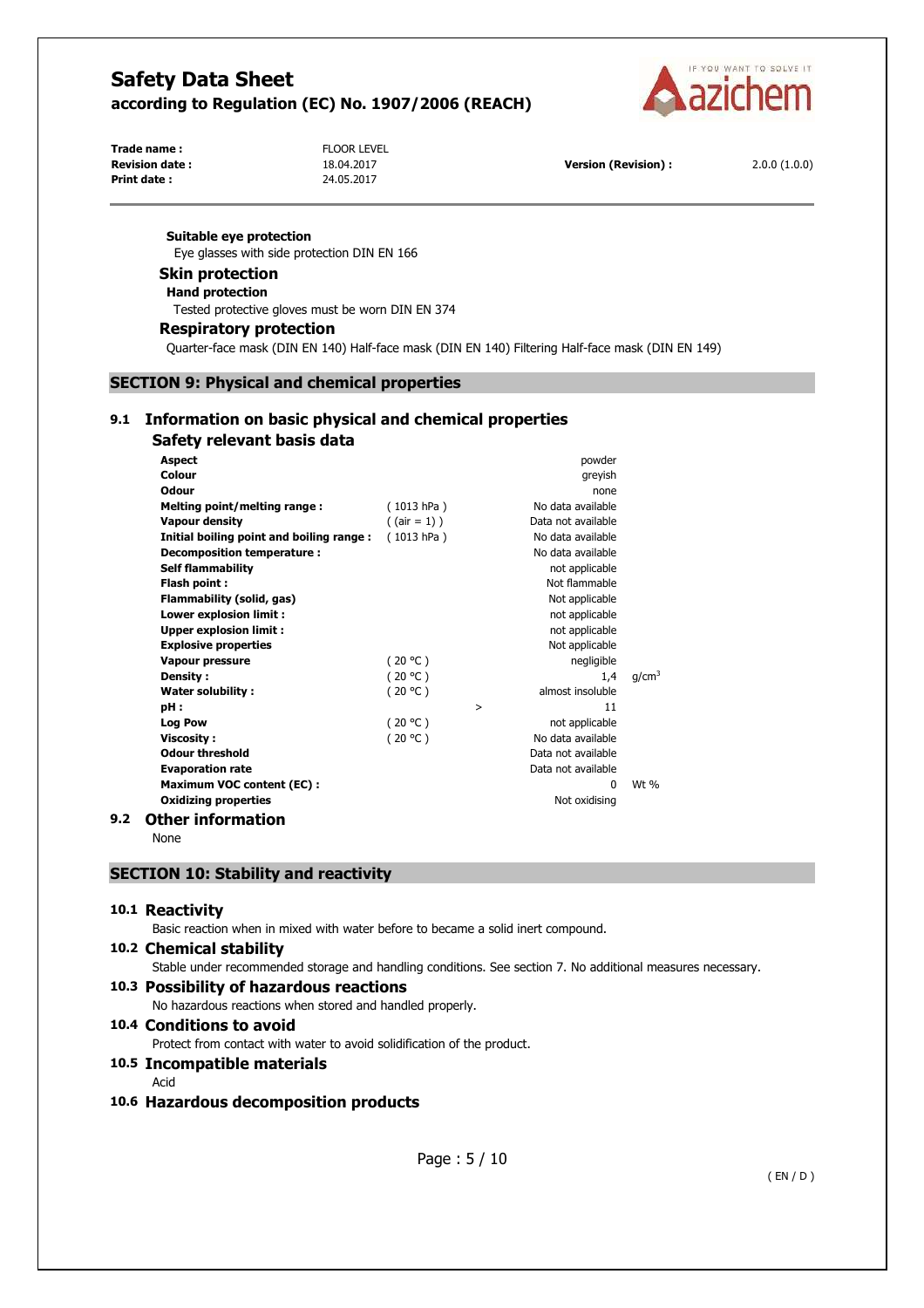

**Trade name :** FLOOR LEVEL **Revision date : 18.04.2017 Version (Revision) : 2.0.0 (1.0.0) Print date : 2.0.0 (1.0.0) Print date : 2.0.0 (1.0.0) Print date : 2.0.0 (1.0.0) Print date : 2.0.0 (1.0.0) Print date : 2.0.0 (1.0.0) Print date :** 

None

## **SECTION 11: Toxicological information**

| 11.1 Information on toxicological effects  |                                                         |
|--------------------------------------------|---------------------------------------------------------|
| <b>Acute effects</b>                       |                                                         |
| <b>Acute oral toxicity</b>                 |                                                         |
| Parameter:                                 | LD50 (SODIUM CARBONATE; CAS No.: 497-19-8)              |
| Exposure route:                            | Oral                                                    |
| Species:                                   | Rat                                                     |
| Effective dose:                            | $= 2800$ mg/kg                                          |
| Parameter:                                 | LD50 ( ALUMINIUM SODIUM OXIDE ; CAS No. : 11138-49-1 )  |
| Exposure route:                            | Oral                                                    |
| Species :                                  | Rat (female)                                            |
| Effective dose:                            | $> 2000$ mg/kg                                          |
| Parameter:                                 | LD50 (CALCIUM DIHYDROXIDE; CAS No.: 1305-62-0)          |
| Exposure route:                            | Oral                                                    |
| Species:                                   | Mouse                                                   |
| Effective dose:                            | $= 7300$ mg/kg                                          |
| It has no significant toxicity properties. |                                                         |
| <b>Acute dermal toxicity</b>               |                                                         |
| Parameter :                                | LD50 (CEMENT, PORTLAND, CHEMICALS; CAS No.: 65997-15-1) |
| Exposure route:                            | Dermal                                                  |
| Species :                                  | Rabbit                                                  |
| Effective dose:                            | $>$ 2000 mg/kg bw/day                                   |
| Exposure time :                            | 24 days                                                 |
| Parameter :                                | LD50 (SODIUM CARBONATE; CAS No.: 497-19-8)              |
| Exposure route:                            | Dermal                                                  |
| Species:                                   | Rabbit                                                  |
| Effective dose:                            | $> 2000$ mg/kg                                          |
| It has no significant toxicity properties. |                                                         |
| <b>Acute inhalation toxicity</b>           |                                                         |
| Parameter:                                 | LC50 (SODIUM CARBONATE; CAS No.: 497-19-8)              |
| Exposure route :                           | Inhalation                                              |
| Species :                                  | Pig                                                     |
| Effective dose:                            | $= 0.8$ mg/l                                            |
| Exposure time:                             | 2 h                                                     |
| Parameter:                                 | LC50 (SODIUM CARBONATE; CAS No.: 497-19-8)              |
| Exposure route:                            | Inhalation                                              |
| Species:                                   | Mouse                                                   |
| Effective dose:                            | $= 1.2$ mg/l                                            |
| Exposure time :                            | 2 h                                                     |
| Parameter:                                 | LC50 (SODIUM CARBONATE; CAS No.: 497-19-8)              |
| Exposure route:                            | Inhalation                                              |
| Species :                                  | Rat                                                     |
| Effective dose:                            | $= 2.3$ mg/l                                            |
| Exposure time :                            | 2 h                                                     |
| Parameter:                                 | LD50 (ALUMINIUM SODIUM OXIDE; CAS No.: 11138-49-1)      |
| Exposure route:                            | Inhalation                                              |
| Species :                                  | Rat (male)                                              |
| Effective dose:                            | $> 1000$ mg/m <sup>3</sup>                              |
| Exposure time :                            | 4 h                                                     |
|                                            |                                                         |

**Irritant and corrosive effects**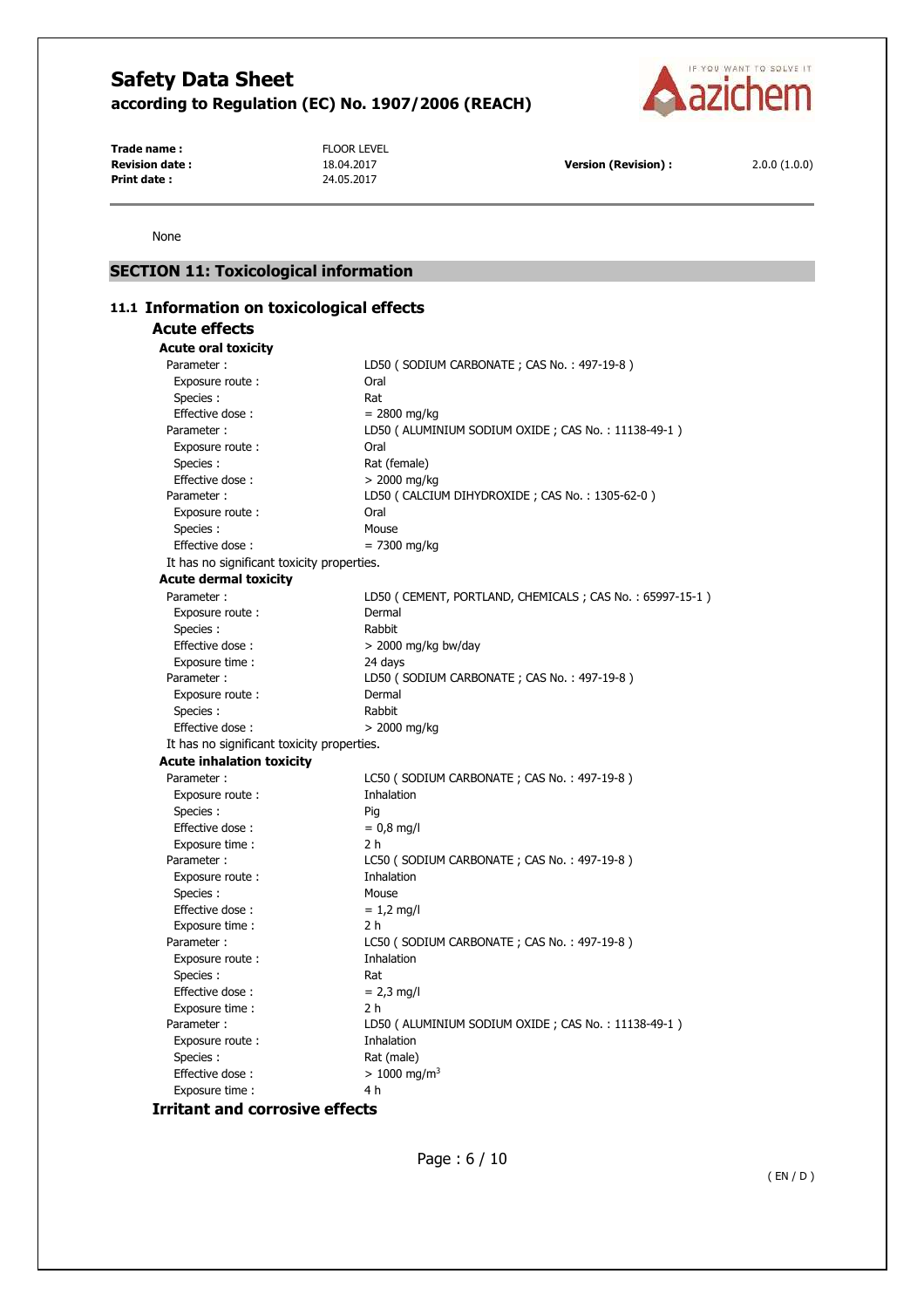

| <b>FLOOR LEVEL</b> |
|--------------------|
| 18.04.2017         |
| 24.05.2017         |
|                    |

**Version (Revision) :** 2.0.0 (1.0.0)

#### **Primary irritation to the skin**

On contact with moist skin may cause thickening, cracking and cracking of the skin. Prolonged contact in combination with existing abrasions can cause burns.

#### **Irritation to eyes**

Direct contact with the product may cause corneal injury due to mechanical stress, immediate or delayed irritation or inflammation. The direct contact with large quantities of product dry or with projections of wet product can cause effects ranging from irritation ocular moderate (eg. Conjunctivitis or blepharitis) to chemical burns and blindness.

#### **Irritation to respiratory tract**

Dust may irritate throat and respiratory system. Coughing, sneezing and panting may occur as a result of exposure above the occupational exposure limits.

#### **Sensitisation**

#### **In case of skin contact**

Eczema can be developed as a result of exposure to dust damp, caused both by the high pH which induces irritant contact dermatitis after prolonged contact, either by an immunological reaction to Cr (VI) soluble which causes allergic contact dermatitis.

#### **In case of inhalation**

not sensitising.

## **Repeated dose toxicity (subacute, subchronic, chronic)**

#### **Subacute inhalation toxicity**

The available evidence indicates clearly that occupational exposure to cement dust content in the product causes deficits in lung function. However, the evidence available at present are insufficient to establish with certainty the dose-response relationship for these effects.

#### **Chronic inhalation toxicity**

There were no chronic effects or effects at low concentrations.

#### **CMR effects (carcinogenicity, mutagenicity and toxicity for reproduction)**

The ingredients in this mixture do not meet the criteria for classification as CMR according to CLP.

#### **SECTION 12: Ecological information**

Do not allow uncontrolled discharge of product into the environment.

#### **12.1 Toxicity**

## **Aquatic toxicity**

| Bacteria toxicity |                                                    |
|-------------------|----------------------------------------------------|
| Parameter:        | EC50 (ALUMINIUM SODIUM OXIDE; CAS No.: 11138-49-1) |
| Species:          | Pseudokirchneriella subcapitata                    |
| Effective dose:   | = 970,9 µg/l                                       |
| Exposure time:    | 72 h                                               |

### **12.2 Persistence and degradability**

Poorly watersoluble, inorganic product. Can be mechanically precipitated to a large extent in biological sewage plants.

#### **12.3 Bioaccumulative potential**

not applicable

**12.4 Mobility in soil** 

Low solubility in soil.

### **12.5 Results of PBT and vPvB assessment**

This product is none, or does not contain a substance called a PBT or vPvB

#### **12.6 Other adverse effects**

No information available.

#### **12.7 Additional ecotoxicological information**

None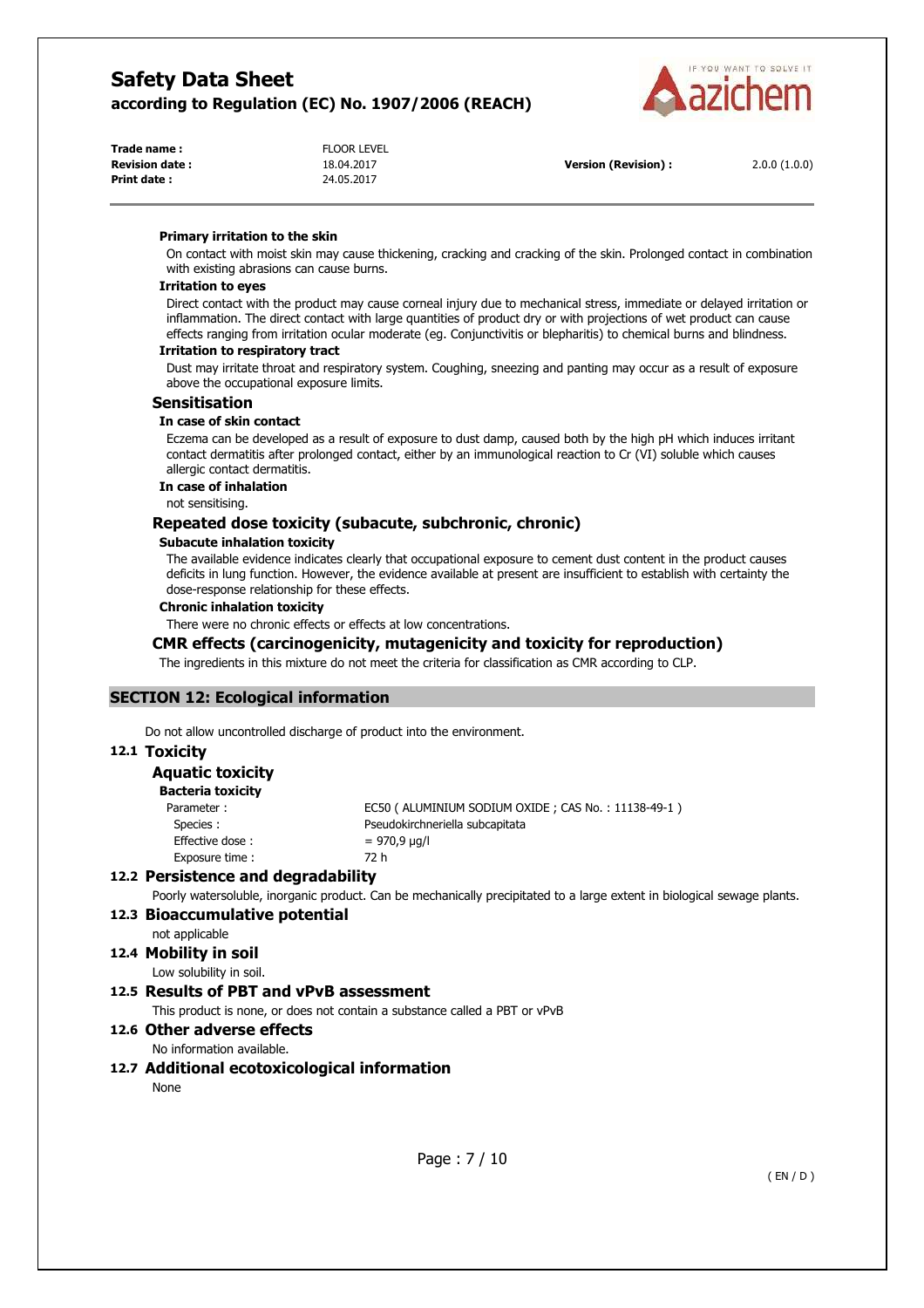

**Trade name :** FLOOR LEVEL **Print date :** 24.05.2017

**Revision date :** 18.04.2017 **Version (Revision) :** 2.0.0 (1.0.0)

#### **SECTION 13: Disposal considerations**

### **13.1 Waste treatment methods**

**Product/Packaging disposal** 

Dispose according to legislation.

#### **SECTION 14: Transport information**

#### **14.1 UN number**

No dangerous good in sense of these transport regulations.

#### **14.2 UN proper shipping name**

No dangerous good in sense of these transport regulations.

**14.3 Transport hazard class(es)**  No dangerous good in sense of these transport regulations.

#### **14.4 Packing group**  No dangerous good in sense of these transport regulations.

**14.5 Environmental hazards** 

No dangerous good in sense of these transport regulations.

#### **14.6 Special precautions for user**

None

**14.7 Transport in bulk according to Annex II of Marpol and the IBC Code**  not applicable

### **SECTION 15: Regulatory information**

### **15.1 Safety, health and environmental regulations/legislation specific for the substance or mixture**

#### **EU legislation**

Regulation (EC) 1907/2006/CE (REACh). Regulation (EC) No 1272/2008 (CLP). Regulation (EU) 2015/830 requirements for the compilation of safety data sheets. Commission Regulation (EC) No 790/2009/CE (amending, for the purposes of its adaptation to technical and scientific progress (ATP), Regulation (EC) No 1272/2008). Commission Regulation (EU) No 286/2011 (amending, for the purposes of its adaptation to technical and scientific progress (ATP), Regulation (EC) No 1272/2008). Commission Regulation (EU) No 618/2012 (amending, for the purposes of its adaptation to technical and scientific progress (ATP), Regulation (EC) No 1272/2008). Commission Regulation (EU) No 487/2013 (amending, for the purposes of its adaptation to technical and scientific progress (ATP), Regulation (EC) No 1272/2008). Commission Regulation (EU) No 758/2013 (amending, for the purposes of its adaptation to technical and scientific progress (ATP), Regulation (EC) No 1272/2008). Commission Regulation (EU) No 944/2013 (amending, for the purposes of its adaptation to technical and scientific progress (ATP), Regulation (EC) No 1272/2008). Commission Regulation (EU) No 605/2014 (amending, for the purposes of its adaptation to technical and scientific progress (ATP), Regulation (EC) No 1272/2008). Commission Regulation (EU) No 1297/2015 (amending, for the purposes of its adaptation to technical and scientific progress (ATP), Regulation (EC) No 1272/2008).

### **Other regulations (EU)**

**Regulation (CE) 1907/2006: Substance of very high concern included in the SVHC Candidate List**  None

#### **National regulations**

Italy: Legislative Decree 81/2008 (Consolidated Law on protection of health and safety at work), as amended and Directive 2009/161/UE - chemical risk assessment in accordance with Title IX

#### **Water hazard class (WGK)**

Class : 1 (Slightly hazardous to water) Classification according to VwVwS

#### **15.2 Chemical safety assessment**

not applicable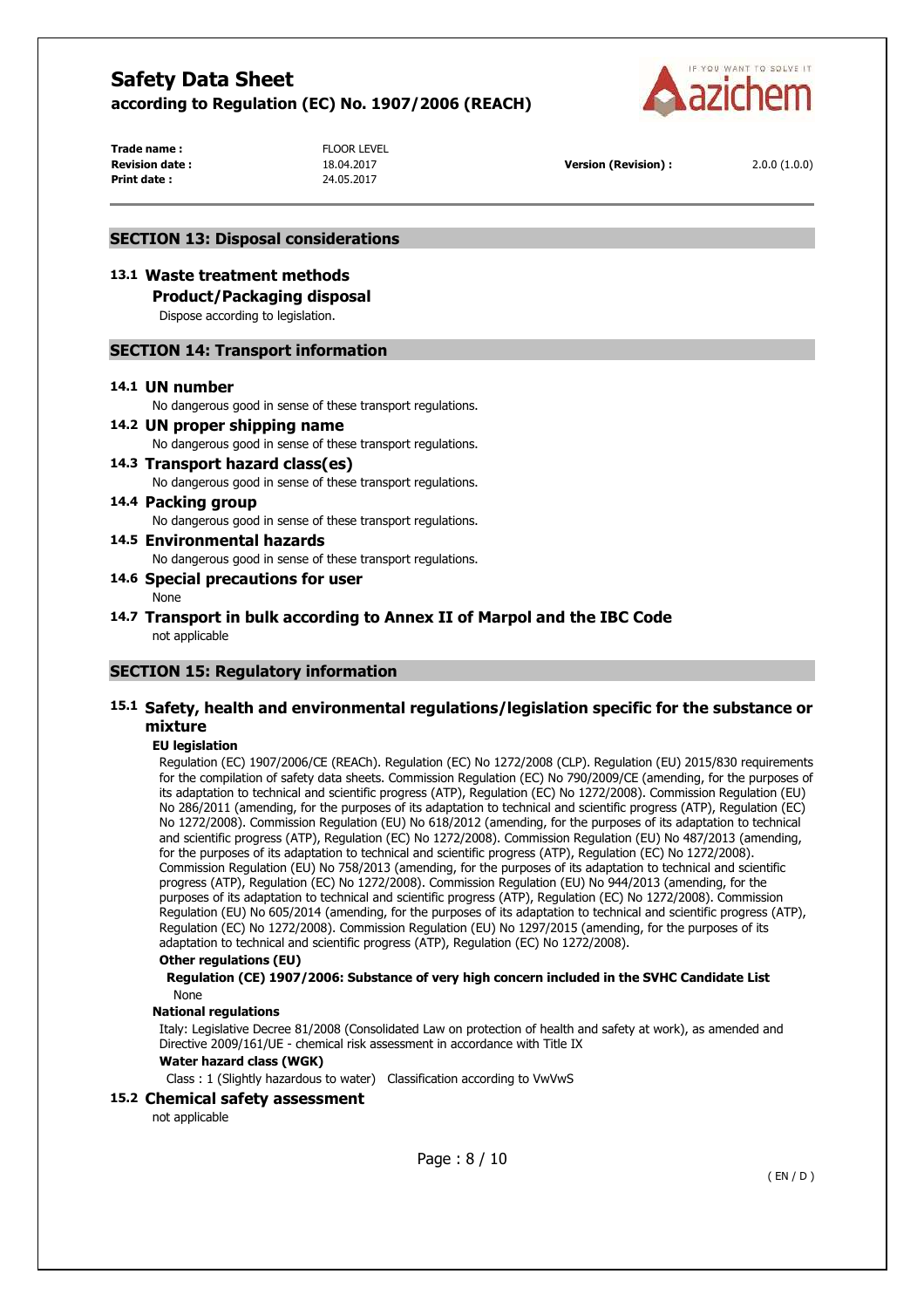

**Trade name :** FLOOR LEVEL **Revision date :** 18.04.2017 **Version (Revision) :** 2.0.0 (1.0.0)<br>**Print date :** 24.05.2017 **Print date :** 24.05.2017 **Print date :** 

## **SECTION 16: Other information**

## **16.1 Indication of changes**

03. Hazardous ingredients

## **16.2 Abbreviations and acronyms**

**LEGENDA:**

| ADR:          | Accord européen relative au transport international des marchandises dangereuses par route (accordo<br>europeo relativo al trasporto internazionale delle merci pericolose su strada) |
|---------------|---------------------------------------------------------------------------------------------------------------------------------------------------------------------------------------|
| ASTM:         | ASTM International, originariamente nota come American Society for Testing and Materials (ASTM)                                                                                       |
| EINECS:       | European Inventory of Existing Commercial Chemical Substances (Registro Europeo delle Sostanze<br>chimiche in Commercio)                                                              |
| EC(0/50/100): | Effective Concentration 0/50/100 (Concentrazione Effettiva Massima per 0/50100% degli Individui)                                                                                      |
| LC(0/50/100): | Lethal Concentration 0/50/100 (Concentrazione Letale per 0/50100% degli Individui)                                                                                                    |
| IC50:         | Inhibitor Concentration 50 (Concentrazione Inibente per il 50% degli Individui)                                                                                                       |
| Noel:         | No Observed Effect Level (Dose massima senza effetti)                                                                                                                                 |
| NOEC:         | No Observed Effect Concentration (Concentrazione massima senza effetti)                                                                                                               |
| LOEC:         | Lowest Observed Effect Concentration (Concentrazione massima alla quale è possibile evidenziare un<br>effetto)                                                                        |
| dnel:         | Derived No Effect Level (Dose derivata di non effetto)                                                                                                                                |
| DMEL:         | Derived Minimum Effect Level (Dose derivata di minimo effetto)                                                                                                                        |
| CLP:          | Classification, Labelling and Packaging (Classificazione, Etichettatura e Imballaggio)                                                                                                |
| CSR:          | Rapporto sulla Sicurezza Chimica (Chemical Safety Report)                                                                                                                             |
| LD(0/50/100): | Lethal Dose 0/50/100 (Dose Letale per 0/50/100% degli Individui)                                                                                                                      |
| IATA:         | International Air Transport Association (Associazione Internazionale del Trasporto Aereo)                                                                                             |
| ICAO:         | International Civil Aviation Organization (Organizzazione Internazionale dell'Aviazione Civile)                                                                                       |
| Codice IMDG:  | International Maritime Dangerous Goods code (Codice sul Regolamento del Trasporto Marittimo)                                                                                          |
| PBT:          | Persistent, bioaccumulative and toxic (sostanze persistenti bioaccumulabili e tossiche)                                                                                               |
| RID:          | Règlement concernent le transport International ferroviaire des marchandises Dangereuses<br>(Regolamento concernente il trasporto Internazionale ferroviario delle merci Pericolose)  |
| STEL:         | Short term exposure limit (limite di esposizione a breve termine)                                                                                                                     |
| TLV:          | Threshold limit value (soglia di valore limite)                                                                                                                                       |
| TWA:          | Time Weighted Average (media ponderata nel tempo)                                                                                                                                     |
| UE:           | Unione Europea                                                                                                                                                                        |
| vPvB:         | Very persistent very bioaccumulative (sostanze molto persistenti e molto bioaccumulabili)                                                                                             |
| N.D.:         | Non disponibile.                                                                                                                                                                      |
| N.A.:         | Non applicabile                                                                                                                                                                       |
| VwVwS.:       | Text of Administrative Regulation on the Classification of Substances hazardous to waters into Water<br>Hazard Classes (Verwaltungsvorschrift wassergefährdende Stoffe - VwVwS)       |
| PNEC:         | Predicted No Effect Concentration                                                                                                                                                     |
| PNOS:         | Particulates not Otherwise Specified                                                                                                                                                  |
| BOD:          | Biochemical Oxygen Demand                                                                                                                                                             |
| COD:          | Chemical Oxygen Demand                                                                                                                                                                |
| BCF:          | <b>BioConcentration Factor</b>                                                                                                                                                        |
| TRGS :        | Technische Regeln für Gefahrstoffe -Technical Rules for Hazardous Substances, defined by The<br>Federal Institute for Occupational Safety and Health, Germany                         |
| LCLo:         | Lethal Concentration Low (La minima concentrazione letale)                                                                                                                            |
| ThOD:         | Theoretical Oxygen Demand                                                                                                                                                             |
|               | 16.3 Key literature references and sources for data                                                                                                                                   |

None

## **16.4 Classification for mixtures and used evaluation method according to regulation (EC) No 1272/2008 [CLP]**

calculated.